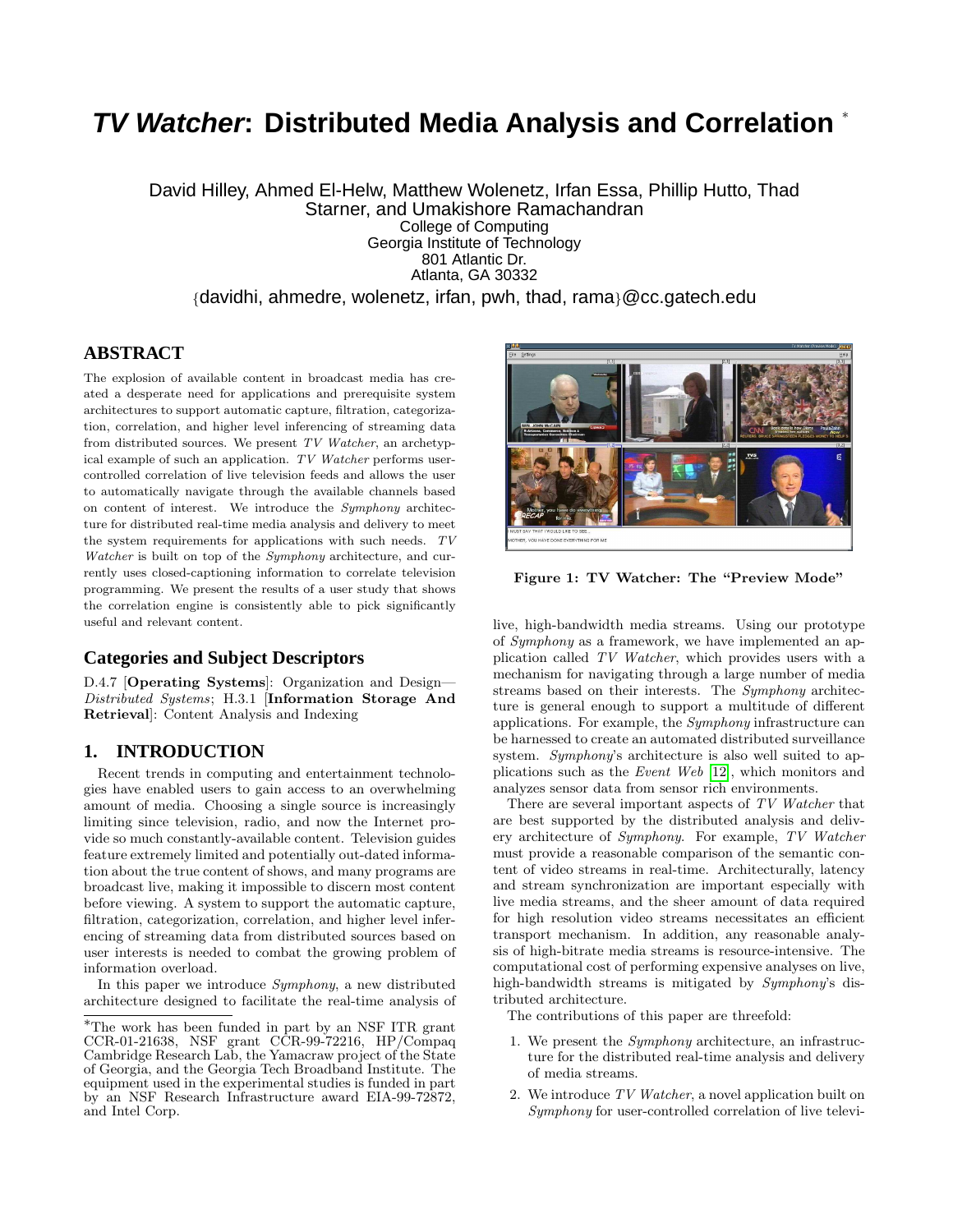

Figure 2: TV Watcher: The "Correlation Mode"

<span id="page-1-2"></span>sion feeds.

3. We present and analyze the results of an experiment conducted to assess the usefulness of the correlation engine in TV Watcher.

In the upcoming sections we provide technical details of the TV Watcher application (Section [2\)](#page-1-0), the Symphony architecture (Section [3\)](#page-1-1), the correlation engine (Section [4\)](#page-3-0), and the details of our experiments (Section [5\)](#page-4-0), as well as future correlation work (Section [6\)](#page-5-0) and related work (Section [7\)](#page-6-0).

## <span id="page-1-0"></span>**2. THE** *TV WATCHER* **APPLICATION**

TV Watcher allows a user to navigate through multiple televised video streams and identify currently relevant content. First, a user will select a video stream of interest (the target stream) from the set of available sources. The chosen stream is then correlated against all available streams (or a user-selected subset) and the results are used to display available content strongly related to the target stream. The information used for correlation can also be used to locate relevant webpages via the TV Watcher Web Search Plug-in.

TV Watcher's user interface currently supports two basic modes of operation: preview mode and correlation mode. After starting the application, a user selects a stream of available media that is interesting to him or her. Correlation mode can be entered by double-clicking on a stream of interest or selecting the "Correlation" option from a chosen stream's options menu.

TV Watcher Preview Mode: Pictured in Figure [1,](#page-0-0) TV Watcher's preview mode shows all of the available media streams at thumbnail size (and full frame rate if possible). In addition, the closed captioning text of a single stream is displayed in the lower portion of the interface – the selection is changed by clicking on a video window. Each individual media stream may have many configurable parameters (based on the limitations of the media provider), and a per-stream popup menu enables the user to change these parameters. For instance, the capture servers utilizing the Brooktree capture card (many consumer-level video capture cards use Brooktree chipsets) allow the user to select the cable television tuner or video input, and the video



Figure 3: TV Watcher: The Web Search Plug-in

<span id="page-1-3"></span>can be streamed at a custom resolution as uncompressed raw frames or motion-JPEG compressed video. When necessary, the user can also change the current channel of a television stream.

TV Watcher Correlation Mode: In correlation mode, TV Watcher's interface is as shown in Figure [2:](#page-1-2) the userselected stream of interest is now displayed at full size, and thumbnail-sized video streams from the other sources are arranged around the stream of interest. Each video window has a colored border with a label; the color is a visual indicator of the correlation strength and the label gives the numeric percentage. This correlation measure is currently based on the content of a stream's closed captioning text. Additionally, the most important words (as determined by our text correlation algorithm) in the stream of interest can be sent to a plug-in application that performs web searches on these terms.

TV Watcher Web Search Plug-in: The Web Search plug-in for TV Watcher, pictured in Figure [3,](#page-1-3) is intended to provide additional information when presenting the correlation results. This application performs limited web searches on the most important words appearing in the stream of interest (the algorithm for finding these words is covered in Section [4\)](#page-3-0) and displays the top results in embedded browser windows. Although the plug-in is intended to run simultaneously with TV Watcher, it can also be used to harvest links relevant to keywords in documents.

# <span id="page-1-1"></span>**3. THE** *SYMPHONY* **ARCHITECTURE**

Figure [4](#page-2-0) shows the elements of the Symphony architecture. The five entities of the system are as follows: capture servers, stream servers, the media analysis engine, clients, and the distributed programming framework. In the system diagram, each rectangle represents one of these components, all of which interact through the distributed programming framework. The media providers, called the capture servers, simply provide various media streams for use. A stream server provides stream location facilities including searching and filtering based on metadata. The media analysis system runs on a cluster of workstations and handles the analysis, correlation and interpretation of media; the type of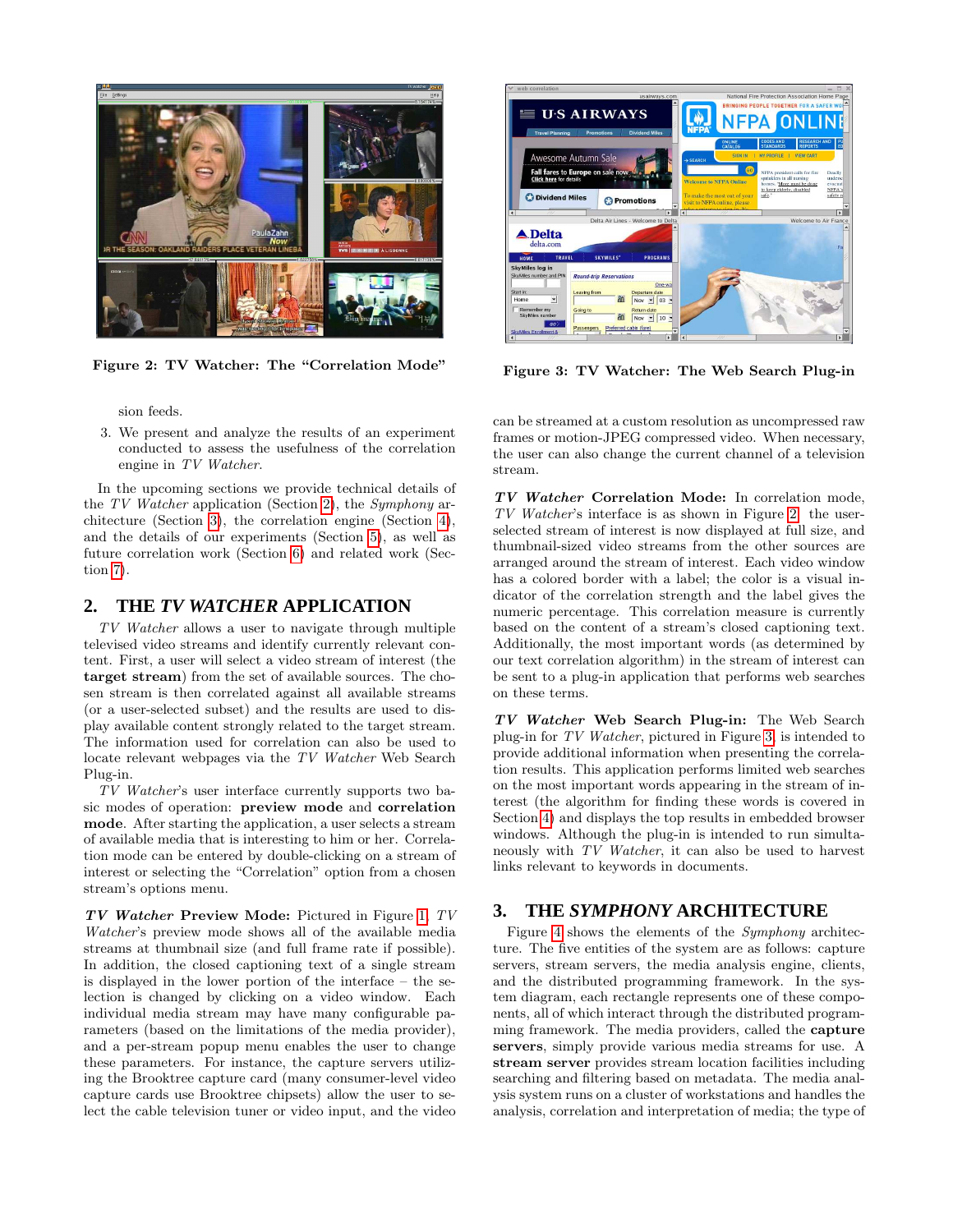

<span id="page-2-0"></span>Figure 4: A configuration of the Symphony architecture

analysis performed is, of course, specific to the application using Symphony. The clients utilize media from the capture servers and the results provided by the media analyses: multiple clients may exist in the system at any given time, and can share media and correlation resources via Symphony. Finally, the distributed programming framework provides the glue connecting all of the other components.

In our tests, the clients are easily run on machines only connected via a consumer-level Internet connection (1.5Mbit / 256Kbit ADSL). The connections between the "cluster machines" should be high-speed links to facilitate the distributed computation, and the connections between capture servers and the cluster machines should be relatively fast if the streaming media is bandwidth-intensive.

The dotted lines represent logical connections between the different entities of Symphony. Although the stream server is logically a central point of control in the system, the actual media streams are fully distributed. The clients receive their streams of interest directly from the appropriate capture server and only use the stream server to locate the appropriate media. Likewise, the cluster machines directly retrieve the necessary media streams from the capture servers. The lack of a centralized media provider allows the cluster machines and clients to receive different streams from the capture servers; this is extremely useful because the cluster machines may require higher resolution streams for media analysis, while the clients show thumbnail media streams or aggressively compressed content (as may be necessary for servicing clients across lower-bandwidth Internet links).

Capture Servers: The capture servers provide media streams to interested entities in the system and are the sources of data for distributed analysis. Additionally, the hosts running the capture servers may be physically located outside of the media analysis cluster and may depart the computation at any time. If real-time analysis of streams is to be performed, however, it is advantageous if the media providers are physically located on the same network as the media analysis machines (reducing latency and increasing host-tohost bandwidth). The ability to add and remove stream producers (and consumers) at any time is key to the flexibility to the system. A single capture server may provide multiple media streams – for instance, in the standard testing setup of TV Watcher, each capture server provides a stream of audio, video and text from the same source (broadcast television or video input).

Capture servers also provide static and dynamic metadata used to locate and classify media streams. Upon startup, a capture server will provide some static stream information to the stream server which is used to by clients to locate relevant streams. For instance, the supported output resolutions, available video sources, supported compression methods, and other capabilities are examples of static metadata. Dynamic meta-data varies based on the stream source but frequently includes attributes like the current television channel, video source, output resolution, compression statistics and the name of the content (if available).

Stream Servers: The stream server is a central component of the Symphony system and provides an interface between media producers and consumers as well as a mechanism for controlling distributed media analysis. Although the system diagram shows the stream server located on the same high-speed local network as the cluster machines, this is not an architectural requirement (in fact, the stream server uses relatively small amounts of bandwidth): our prototype implementation of Symphony simply assumes this particular configuration.

Different distributed entities contact the stream server to locate media streams, and the stream server's internal list of available content contains meta-data which may be used to locate appropriate entries. Each capture server maintains a status register that provides the dynamic stream meta-data (such as current television channel, resolution, source, etc.). The stream server observes the status of all known capture servers and provides a single data stream of changes to each client.

Media Analysis System: One of the key features of Symphony is the ability to perform distributed real-time media analysis. Resource-intensive computation for media interpretation and correlation is distributed over a cluster of workstations, enabling an application to perform many expensive analyses on live streaming media. The details of the media analysis engine are specific to each application using Symphony.

Typically, clients will control the parameters of the analysis based on user input: for instance, with the TV Watcher, a user selects a specific television program and the system performs various correlation operations to find related content. In other cases, a capture server may utilize the media analysis system directly for gathering statistics about streams.

Clients: Clients in Symphony are specific to a particular application and are typically used for user-interaction: the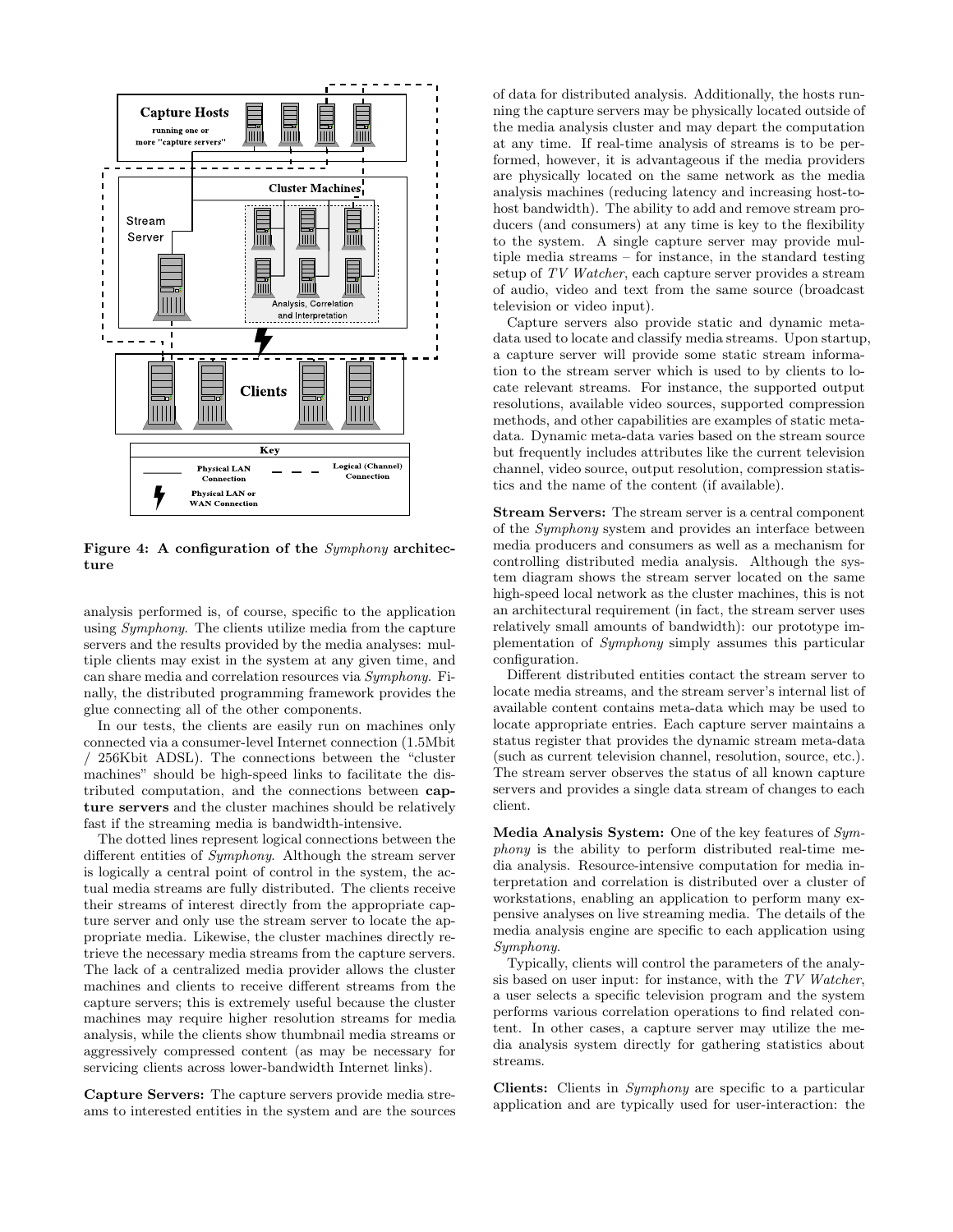previously described TV Watcher user interface and web search plug-in are both instances of clients. Clients are simply applications within the Symphony framework that use the streaming media analysis infrastructure. Client applications are not required to be media consumers, as some may use available media streams indirectly by requesting media analysis results on available sources.

TV Watcher's client is an application that displays the video streams and analyzes the available closed captioning text streams. It only interacts with the stream server upon startup when retrieving descriptions of the currently available media streams. After receiving the static stream information, the application also initializes a thread to monitor the stream server's meta-data channel for updates to streams' dynamic meta-data. Through this mechanism, the TV Watcher application can robustly handle a stream provider going off-line while still maintaining connections to the other stream sources.

Distributed Programming Framework: Applications implemented on top of Symphony utilize a distributed programming framework that provides the interface between the aforementioned system components. To properly support real-time media analysis applications, this framework must provide distributed transport of stream-based data with high throughput and reasonable latency. In addition, Symphony requires high-level abstractions suitable for temporal correlation of media streams, such as time-stamped data items and stream synchronization. As previously noted, the ability to dynamically add and remove stream producers or consumers is also needed to flexibly support many different applications. Our current Symphony prototype uses D-Stampede [\[1\]](#page-7-1), a distributed cluster-oriented programming system, but *Symphony* can utilize any transport satisfying the properties described above.

D-Stampede provides a distributed, high-level transport on which the Symphony prototype is built. The D-Stampede system presents a set of abstractions through which distributed applications share data and synchronize activities between nodes in a cluster of workstations (as well as client devices outside of the logical "cluster"). D-Stampede supports globally visible data abstractions called channels, which provide for transport of time-sequenced data. Channels are convenient for media streams because they allow retrieval of data based on temporal information. Our prototype also uses registers as containers for dynamic status data, such as stream resolution and compression information. D-Stampede's real-time guarantees are also useful for supporting media-oriented applications. Finally, D-Stampede's support for heterogeneous computing environments adds flexibility to Symphony.

## <span id="page-3-0"></span>**4. TEXT CORRELATION**

The Symphony architecture provides a general real-time media analysis infrastructure, but one of the most resourceintensive and useful forms of analysis is stream correlation. While gathering statistics about a single stream is also possible, TV Watcher requires the comparison of multiple video streams. Since the general goal of the application is automatic selection of content suited to a user's viewing preferences, comparing a "reference stream" to other available media sources is a natural way of finding other interesting content.

Because TV Watcher focuses on standard television streams, the natural components to consider for correlation are video, text and audio. Currently, text correlation is the most complete form of correlation implemented in the application: closed captioning text is decoded and analyzed as a text document (with timing information). Video correlation techniques are currently being developed and integrated into TV Watcher. Efforts on other modes of correlation are covered in Section [6.](#page-5-0)

Although audio and video are promising candidates for correlation of television streams, textual transcripts are a simple starting point and provide a wealth of easily-extracted semantic information. Text correlation algorithms such as TF/IDF (term frequency / inverse document frequency) [\[20\]](#page-7-2) are well established, and the popularity of the World Wide Web fuels continual development and refinement of text correlation techniques. As noted earlier, the text correlation results can also be used to search for relevant documents on the World Wide Web.

The most obvious form of text available with television media streams is closed captioning. Not all television shows are captioned, but captioning is an increasingly common practice; in fact, the FCC requires standard, over-the-air broadcasters to meet captioning quotas during a majority of the day (6am to 2am) [\[7\]](#page-7-3). Even live news broadcasts are often captioned, though mistakes (misspellings, omissions, etc.) do occur and may affect the quality of the correlation results.

Correlation Algorithm: The text correlation system utilized in TV Watcher is a flexible, stand-alone correlation engine based on the standard TF/IDF algorithm [\[20\]](#page-7-2). Initially, the system calculates the frequencies of each term in the two text streams being compared and creates a dictionary of all relevant terms. Next, the inverse document frequency is calculated and normalization factors and weights are determined. The final computation involves taking the dot product of the weighted term vectors to find the overall similarity of the two documents. The resultant value provides a relative measure of the pairwise correlation between two text documents. Also, since the process includes weighting of terms, we can easily obtain the most heavily weighted terms that contribute to this similarity; ideally, the heavily weighted terms represent the most "important" words in a document.

Correlation Implementation: In addition to the basic algorithm above, our correlation engine implements several enhancements to improve the results. First, we use a stoplist to remove words that provide little semantic meaning or are extremely common in everyday speech. We have also integrated the Porter stemming algorithm [\[16\]](#page-7-4) to reduce words into their stems (for instance, "eating" would be stemmed to "eat").

One of the challenges inherent in TV Watcher is maintaining usefulness and relevance of correlation results over long time periods. For instance, after capturing hours of text, the results of a comparison between channels may be unreasonably biased by history (much of which is irrelevant to the current content). To avoid this problem, our correlation engine allows correlation queries based on limited windows of time. For instance, a user could request the correlation score obtained by comparing the last 30 seconds of CNN with the last 2 minutes of CBS. This process can be exploited in the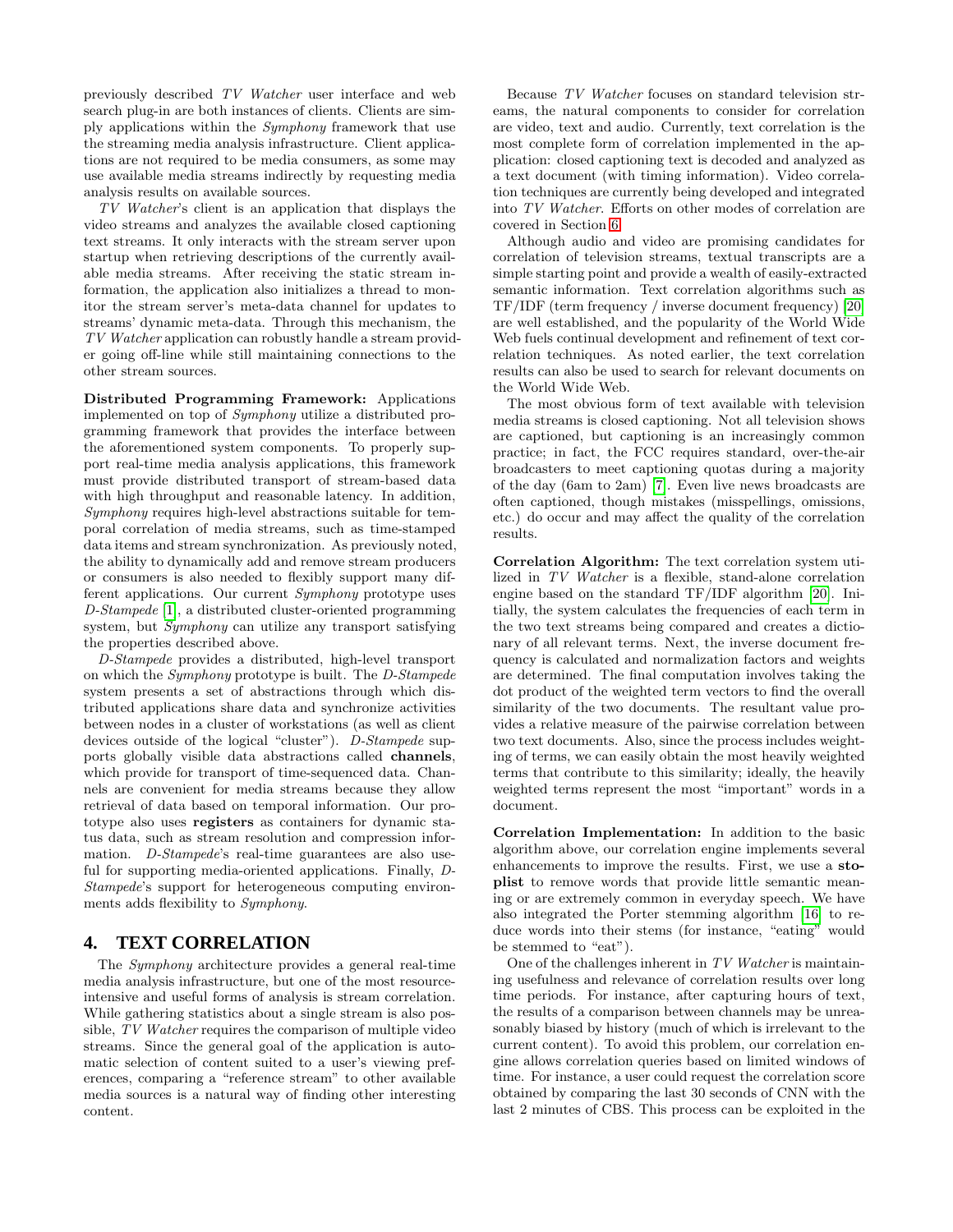future to allow for correlation of a particular prerecorded video clip against material on live television. Additionally, our correlation engine admits multiple simultaneous queries over a particular dataset. Overall, these specific features of our implementation allow for a highly flexible text correlation engine for TV Watcher.

Closed Captioning Text: While the text correlation algorithm implemented in TV Watcher is designed for generic document correlation, several issues specific to closed captioning affect the correlation process. Closed captioning text is digital data encoded in an undisplayed portion of the video content. Although closed captioning text is generally a good transcript of the audible dialogue (as well as important sound effects), there are several problems inherent to the closed captioning system. First, since closed captioning is transmitted as analog video data, the quality of the decoded text is dependent on the quality of the video feed: noise and interference on the television feed will cause errors in the closed captioning. The standard for closed captioning transmission includes only one parity bit for error checking and no method of error recovery, so closed captioning decoders must drop characters which fail the parity check.

In addition to the bizarre misspellings and spliced words created by dropped letters and whitespace, live captioning often suffers from similar mistakes caused by human error (and thus inherent in a correctly received stream). During live news broadcasts, proper nouns are occasionally misspelled and long words may be abbreviated. Since real-time captioning must occur extremely quickly, systems for creating captions are based on gesture recognition [\[19\]](#page-7-5), so an incorrect or unclear gesture will often cause a completely different word to be substituted, making sentences incoherent. Additionally, captions generated in real-time are almost always entirely in uppercase, and this eliminates semantic information for determining names and other proper nouns.

Pre-generated captions, such as those on commercials, movies and other non-live television programming, are extremely unlikely to contain the aforementioned errors (other than bad decoding due to poor reception). Most "offline" captioning contains proper, mixed-case text and may also include positioning data, color tags and other potentially useful extra information. Although our captioning decoder currently discards color and positioning data, it would not be difficult to utilize it as extra semantic information to improve correlation results when available.

#### <span id="page-4-0"></span>**5. CORRELATION PERFORMANCE**

In order to assess the usefulness of the TV Watcher text correlation using closed captioning, we conducted an experiment to determine the user-rated quality of the correlation algorithm results. We hypothesize that, using the Web Search Plug-in, the existing prototype will retrieve web pages rated as both relevant to a video segment and useful in synthesizing new reports based on the topic that segment. Our experiment design is similar to that of the text correlation experiments in [\[18\]](#page-7-6).

Experiment Methodology: We selected and recorded ten news stories at random from CNN Headline News: CNN is a particularly good choice for our purposes because the beginning of each new story is clearly delimited in the closed captioning stream. While future versions of TV Watcher

may segment content using cues from the video and audio, the pre-segmented CNN stories allow us to isolate the effectiveness of the engine without the potential for segmentation errors. The closed captioning text from each story was used as input to the correlation engine; the five most heavilyweighted words were then extracted from each stream and sent to TV Watcher's Web Search plug-in. From these results, we picked the top three web pages reported by our system. As a control, three web pages for each story were retrieved by choosing five random words from the article and using the same search mechanism. Each of the web pages was then assigned a unique ID.

Ten subjects unfamiliar with this project were recruited for our experiment. The subjects were instructed to watch each of the ten news stories in turn; after watching a news story, they were told to rate each of the six retrieved web pages for both relevancy and "usefulness" on a scale from 1 to 7 – weakest to strongest. A webpage is defined to be relevant if it covers the same topics as the news story. Usefulness, in this case, is defined as how beneficial the web page would be if the subject was going to create a report based on the topic of the video news story. The distinction between relevancy and usefulness is important. For example, an exact transcript of the news anchor's dialog would be relevant to the video, but not useful because it presents no new information. Similarly, a webpage with a one sentence summary of the news story is also strongly relevant but not useful.

For convenience, both the video segments and links to the web sites were presented on a webpage personalized for each subject – the order of the hyperlinks was randomized persubject. Subjects could review a video segment or change their evaluation ratings at any time during the experiment, though most did not. This process required approximately one hour per subject, and the subjects were compensated with \$10 for their time. Each subject watched 10 news stories and rated six web pages per news story per metric for a total of 120 ratings per subject.

Experimental Results: On average, the subjects rated the web pages suggested by TV Watcher at a relevancy level of 4.6 versus 1.3 for the web pages retrieved by searching on random words from the article. The mean usefulness rating is 4.3 for our engine versus 1.4 for the control. For nine of the ten subjects, the web pages retrieved by TV Watcher were rated more relevant than the control with a significance level of  $p < 0.00000011$  or less when using an unpaired, twotailed t-test on distributions with unequal variances. Similarly, these subjects ranked our system's results as more useful with a significance level of  $p < 0.000004$ . The first subject rated both sets of web pages at an average level less than 2 for both relevancy and usefulness, so the test did not show significance between the two conditions. We believe this anomaly is caused by the test subject's misunderstanding of the directions. It may also be a limitation of our experimental methodology, which can be refined.

Given the above results, we can conclude that TV Watcher's correlation engine is indeed successful in retrieving relevant and useful web pages for users given the closed captioning text of a news segment. In addition, the results suggest that the text correlation engine's selection of the most salient words for the web search is significantly more successful than selecting random words from the article for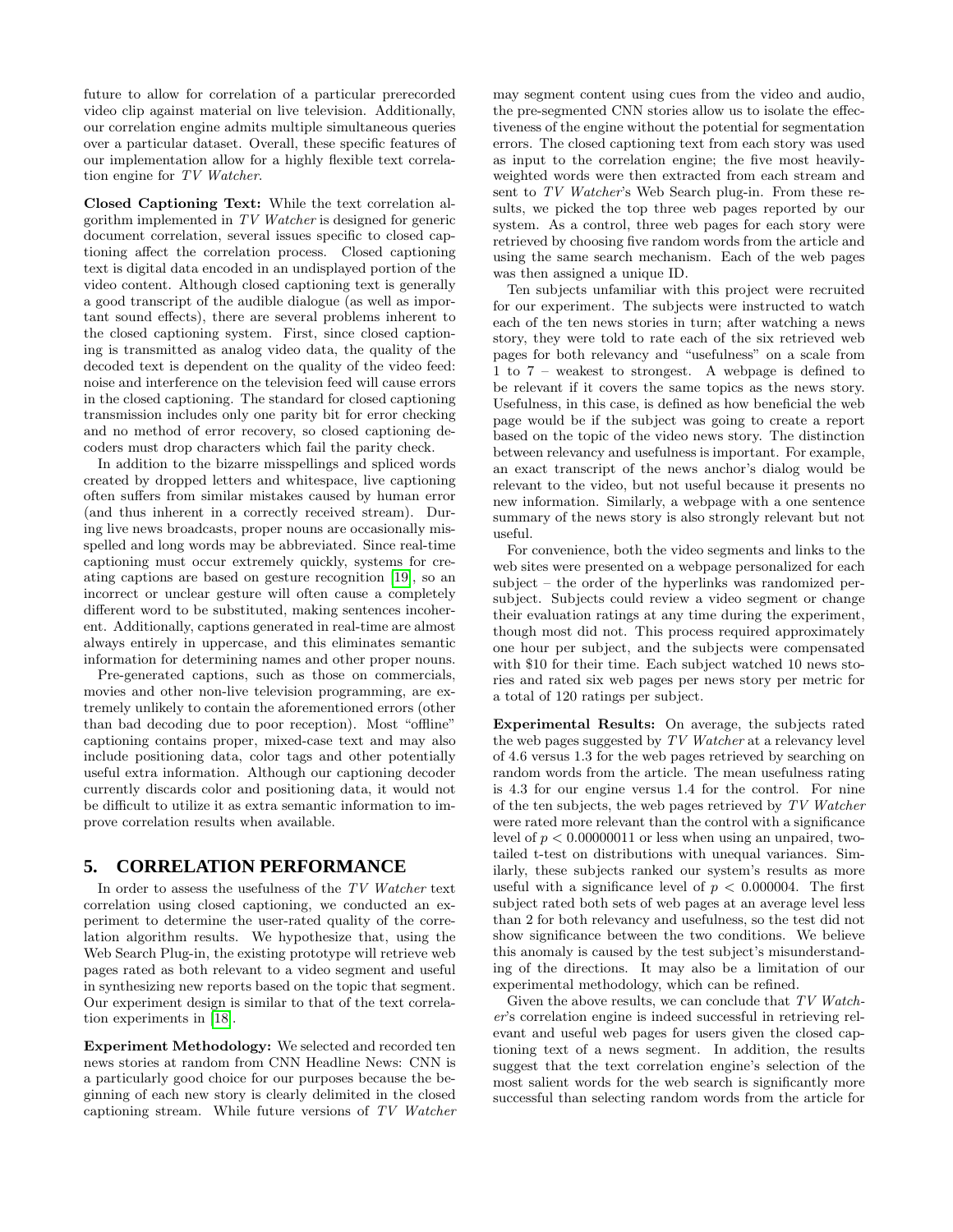the search. While this last result may seem obvious, closed captioning contains many mispellings and noise errors that could have significantly affected the performance of the system.

# <span id="page-5-0"></span>**6. EXTENSIONS TO CORRELATION**

## **6.1 VBI Data**

Closed captioning text is transmitted in the vertical blanking interval (VBI) of NTSC video. The vertical blanking interval is the initial, undisplayed 21 lines of video which do not contain picture content: closed captioning text is only encoded in the last line of the vertical blanking interval, leaving extra bandwidth in the VBI for data transmission. The first nine lines of the VBI are reserved for video synchronization, but the other eleven lines frequently carry interesting information. For instance, the 10th line is reserved for silent radio – silent radio carries information frequently displayed on LED boards at bars, airports and hotels such as sports scores, weather information, stock quotes, and lottery numbers. The 12th, 13th and 15th lines are reserved for PBS datacast, and the 14th line is reserved for a television guide service called Starcast. Cable and satellite providers may also place other data signals in the VBI information. Although much of the available data is not relevant to the programming, the most promising non-captioning VBI data is called XDS.

XDS stands for "eXtended Data Service" and is a stream of data transmitted on line 21 of the second NTSC field (closed captioning text is transmitted in the first field). The XDS stream contains various data related to the current program, including relevant web links (utilized by WebTV), the program's name, episode information, ratings, the station's call-sign, and other potentially useful meta-data. Some devices, most notably the "V-Chip", may use XDS information to censor content that is offensive or inappropriate for children [\[19\]](#page-7-5).

Although the TV Watcher application currently discards the XDS information, rudimentary XDS decoding is available in the closed captioning decoder and the capture servers could easily be modified to provide XDS streams. This information could be used to augment the text correlation, and the provided web page addresses could be sent directly to the TV Watcher web search plug-in.

#### **6.2 Video Correlation**

Video correlation is potentially the most unique and interesting feature of TV Watcher: the ability to perform real-time video correlation is explicitly enabled by the Symphony architecture. More importantly, video correlation is an archetypical example of the type of intensive media analysis which actually prompted the development of the Symphony architecture. Presently, the extensive analysis of multiple real-time video streams is computationally infeasible on a single personal computer. The approach of Symphony allows computationally expensive media analysis to be distributed over a cluster of available machines.

The biggest challenge of video correlation is the lack of common or general-purpose algorithms; even the general comparison of still images is an open problem in the field of computer vision. Part of the work in creating TV Watcher is developing metrics by which television video streams may be compared. Video correlation is currently under development

for TV Watcher, and several different algorithms have been implemented but it is still unclear whether video information can be used as a primary method of stream comparison or if it is better suited to simply augment the results of the text correlation. Currently we are exploring video correlation algorithms which add information to strengthen the results of the existing closed captioning correlation.



Figure 5: Face Detection, Extraction and Temporal Density Plots. Top – an image from video with faces marked. Bottom – density of faces over time (left to right) in a stream.

<span id="page-5-1"></span>Face Detection and Recognition: Some of the most visually obvious aspects of the television programs are related to faces: face density, frequency, location, size, motion and identity are all properties that provide semantic information about the content of a media stream. Certain types of television programs exhibit specific patterns of face appearances. For instance, daily news broadcasts in which one or more anchors read the news often feature centrally positioned, large faces that typically do not change location. Other heuristics provide semantic information about the content of the program (as opposed to information about the program itself). As a very simple example, high facial density can indicate a crowd such as an audience.

In addition to detecting faces, identifying and recognizing faces can also provide information about the content of streams. For news-related television programming, finding the same face in two different streams often indicates that the streams are related. Immediately following an important political speech, for example, news programs and political commentary shows will typically cover the speech, often showing video clips. In this case, detecting the face of the speaker on multiple channels may indicate related content.

Obviously this mechanism is sensitive to some specific quirks of television: actors and prominent people frequently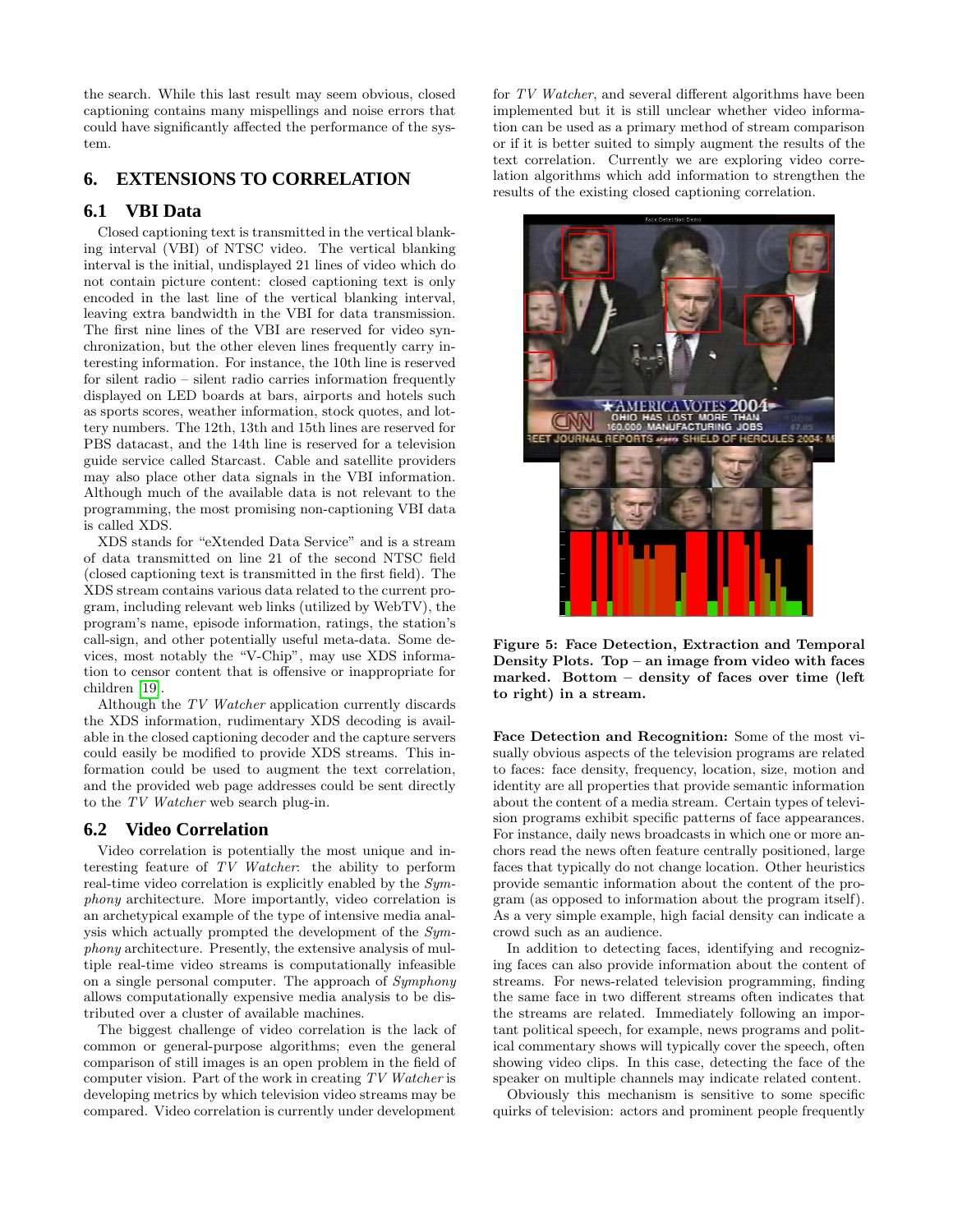covered in many news stories may appear in multiple streams in different, unrelated contexts. Detecting the face of a popular actor in two streams does not necessarily indicate content-level correlation. Similarly, detecting the face of the president on two different channels is not indicative of strongly related content. However, face recognition can be used to augment the results of text correlation, and matching against a database of known news anchors, talk show hosts, actors and other celebrities may provide useful auxiliary information about the network and type of show.

Currently, we have prototype implementations of face recognition and detection algorithms running on video streams and are in the process of integrating them into TV Watcher's correlation engine. Figure [5](#page-5-1) shows a standalone prototype application that detects and extracts faces while displaying a graphical representation of face density over time. The face detection algorithm is a fast, free implementation [\[11\]](#page-7-7) of the Viola-Jones object detection algorithm [\[24\]](#page-7-8) with a classifier cascade trained for faces. The face recognition is performed by our own implementation of a PCA (principle component analysis) face recognition algorithm [\[23\]](#page-7-9).

Scene Detection: Scene and program segmentation also provide valuable information to assist the closed-captioning text correlation. One of the factors affecting the accuracy of text correlation is the overall history of a particular stream: the content of live television obviously changes dramatically from program to program, and potentially even between segments of a program (news stories, chapters, etc.). Also, most television networks feature intermittent commercials, which may also be closed captioned, but this text should not be included in the correlation results.

Segmenting television content based on the captioning alone is a difficult problem: although some shows may add delimiting information to the closed captioning feeds, there is no common convention for doing so and it is relatively rare. For example, captioning on CNN news broadcasts typically contains the string ">>>>" before each individual news story, but the same string may also appear to separate the dialog of different speakers or in other contexts. On the other hand, commercial detection using video analysis is relatively straightforward. Some consumer video recording products, such as the ReplayTV, feature or have featured extremely accurate commercial detection. Scene segmentation in video is also an open problem, but several reasonably accurate algorithms already exist [\[10,](#page-7-10) [17\]](#page-7-11), and we are currently investigating the feasibility of integrating a general purpose one-pass scene detection algorithm into TV Watcher's correlation engine.

Other Video Characteristics: In addition to face recognition and scene detection, many other aspects of a video stream provide semantic information that can be utilized. For instance, motion in video can provide useful clues to the type of program: news programs tend to have less camera motion, causing the background to remain relatively static between editing cuts. Statistics about color content can also be analyzed to predict the type of television content. Cartoons, filmed content and content produced on video all have different color characteristics which are easily recognizable to the average viewer. Other features to consider adding to TV Watcher include object detection, gesture/action recognition and figure tracking.

## <span id="page-6-0"></span>**7. RELATED WORK**

 $TV$  Watcher utilizes the abstractions provided by the  $Sym$ phony architecture. The Media Broker [\[13\]](#page-7-12) architecture provides facilities for distributed stream registration, discovery, and transformation. The functionality of the stream server in Symphony is similar to that provided in the Media Broker. Our future plans include exploring this overlap and using the higher-level, media-friendly abstractions of the Media Broker in future prototypes of Symphony. In addition, the AuraRT system [\[4,](#page-7-13) [5\]](#page-7-14) is similar to Symphony, but targeted towards more controlled environments and applications requiring low-latency delivery of streams.

The Informedia project [\[25\]](#page-7-15) is concerned with video indexing, information extraction and content-based queries: in particular, the News-On-Demand project [\[9\]](#page-7-16) performs speech-based content queries on a database of stored news broadcasts. Both IBM's CueVideo effort [\[2\]](#page-7-17) and the Altavista Media Search project [\[6\]](#page-7-18) attempt to index video streams offline for future searching and browsing by content. Although we are primarily concerned with video, much work has been done on querying still images by content, such as QBIC (query by image content) [\[14\]](#page-7-19), VisualSEEk [\[21\]](#page-7-20), and Photobook [\[15\]](#page-7-21). Additionally, [\[22\]](#page-7-22) provides a good overview of current techniques used in multi-modal video indexing systems.

Many of the aforementioned projects use available textual information when indexing media content; some use the text from captioning data while others attempt to transcribe speech present in the audio streams. Closed captioning indexing and segmentation as it pertains to a specific subset of television content (late-night talk shows) is extensively covered in [\[3\]](#page-7-23). In [\[10\]](#page-7-10), closed captioning data is used to segment video content from television news broadcasts, and the related News-On-Demand project [\[9\]](#page-7-16) uses closed-captioning to extract "keywords" for semantic categorization (similar to the function of the TV Watcher web search utility).

# **8. CONCLUDING REMARKS**

Distributed capture, correlation, and dissemination of multimedia streams is an important avenue of system exploration with the potential for use in many application scenarios. In this paper, we have given a concrete instance of such an application, TV Watcher, and have presented the requirements of that application. We have developed a distributed architecture, *Symphony*, to support such applications. A prototype of TV Watcher has been implemented on the Symphony architecture, and we have conducted user studies on text-based correlation and demonstrated its effectiveness in enabling the selection of related content.

Future avenues of exploration for the TV Watcher project follow two basic paths: work on TV Watcher's correlation engine, and new developments for the Symphony architecture. Advancements in the fundamental architecture of  $Sym$ phony will not only facilitate the development of new distributed media analysis applications, but also improve the potential range of media analyses feasible in the TV Watcher application. Potential additions to the correlation system have already been mentioned, and future architectural improvements include building Symphony on top of the Media Broker [\[13\]](#page-7-12) infrastructure, and using Grid computing [\[8\]](#page-7-24) for more flexible resource management. In addition, augmenting Symphony with historical stream persistence would allow